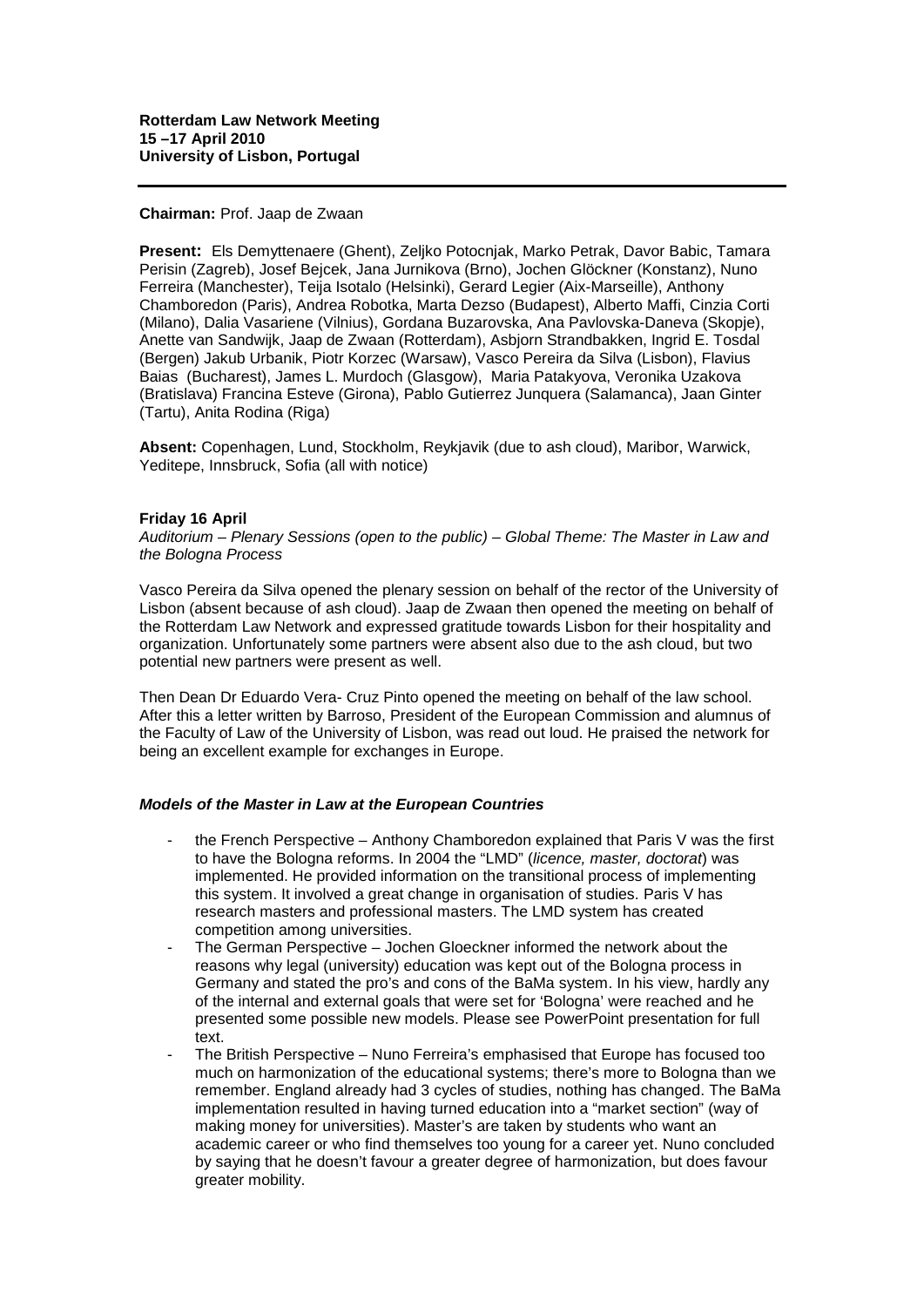- The Dutch Perspective Jaap de Zwaan emphasized the merits of Bologna: it has resulted in greater transparency. He also recalled the principle of mutual recognition of diplomas to which principle –a dimension of the fundamental internal market freedom of movement of persons- all Member States of the European Union are bound. So, it does not really matter how universities arrange their programmes, in the end free access of lawyers to the Labour market of other Member States has to be guarenteed. He explained the Dutch educational system (difference between two types of University education which both offer Master's degrees) and explained how Erasmus School of Law has created a huge variety of specialized Master's programmes to provide each student an almost "tailor-made" programme for his/her future career. Please also see powerpoint sheets.
- The Polish Perspective Jakub Urbanik gave a presentation on the Polish educational system in which a "long cycle" of studies is being used. The 5 years end with a Master's Degree. Please also see PowerPoint presentation.
- The Portuguese Perspective Vasco Pereira da Silva stated that there is a tendency to complain about Bologna and that this is not really fair. Some good initiatives such as Erasmus Mundus programmes and joint Master's have been made possible. He explained about the distinction between Scientific and Professional Master's in Portugal and stated that language (Portuguese) is a problem for mobility, but they do offer intensive courses by foreign professors

*The Masters in Law viewed from their public – Vocational or Research Masters in Law?* After the break we heard about the vision of the judges (Dr Caetano Duarte) who stated that the master's programmes do not correspond with the specificities of the career of judges. The perspective of the State procurator (Dr Antonio Cluny) was that in fact a special master should be created. The perspective of the lawyers (Rogerio Alves) was that lawyers faced Bologna optimistically but that most feel that they did not learn what they needed (programmes are too academically). He suggested a Master's degree with many options as one curriculum does not help anymore and that the training of lawyers should be transferred to universities in cooperation with the bar assoiciation. His hope is that universities and the bar association will work together to prepare for "real" lawyers. The student's perspective (Joao Ascenso) was that the two types of Master (scientific and professional) should be brought closer together.

# Q and A

## *Rectory – Working sessions (for RLN members only)*

## *Master's programmes*

Jaap de Zwaan opened the afternoon session and after the "tour de table" the morning discussion was continued.

*Rotterdam* informed the network that a "block" system (two blocks equal a semester) was introduced for the Master's programmes in Rotterdam which is more intensive. *Zagreb* indicated that Erasmus cooperation was recently introduced and that they offer courses in English. They are now focusing on learning outcomes.

*Bucharest* said that the best students first enter the profession and then later on will do a Master. At this point Master's are not considered to be very important. They're trying to make the Master compulsory for entering the legal profession. *Skopje* informed us that students will need to have completed both Bachelor and Master in order to get access to the judiciary. The law was changed so that students have to take the Master programme. Unfortunately only the first cycle is financed by the state.

*Rotterdam* asked the participants if there are any countries where a Master is not required to enter the legal profession.

*Salamanca* informed us that there is a special master for those who would like to become a lawyer. In general a Master is not necessary, it is a specialization. *Aix Marseille* stated that a Master is necessary to get access to the legal profession. In Portugal only a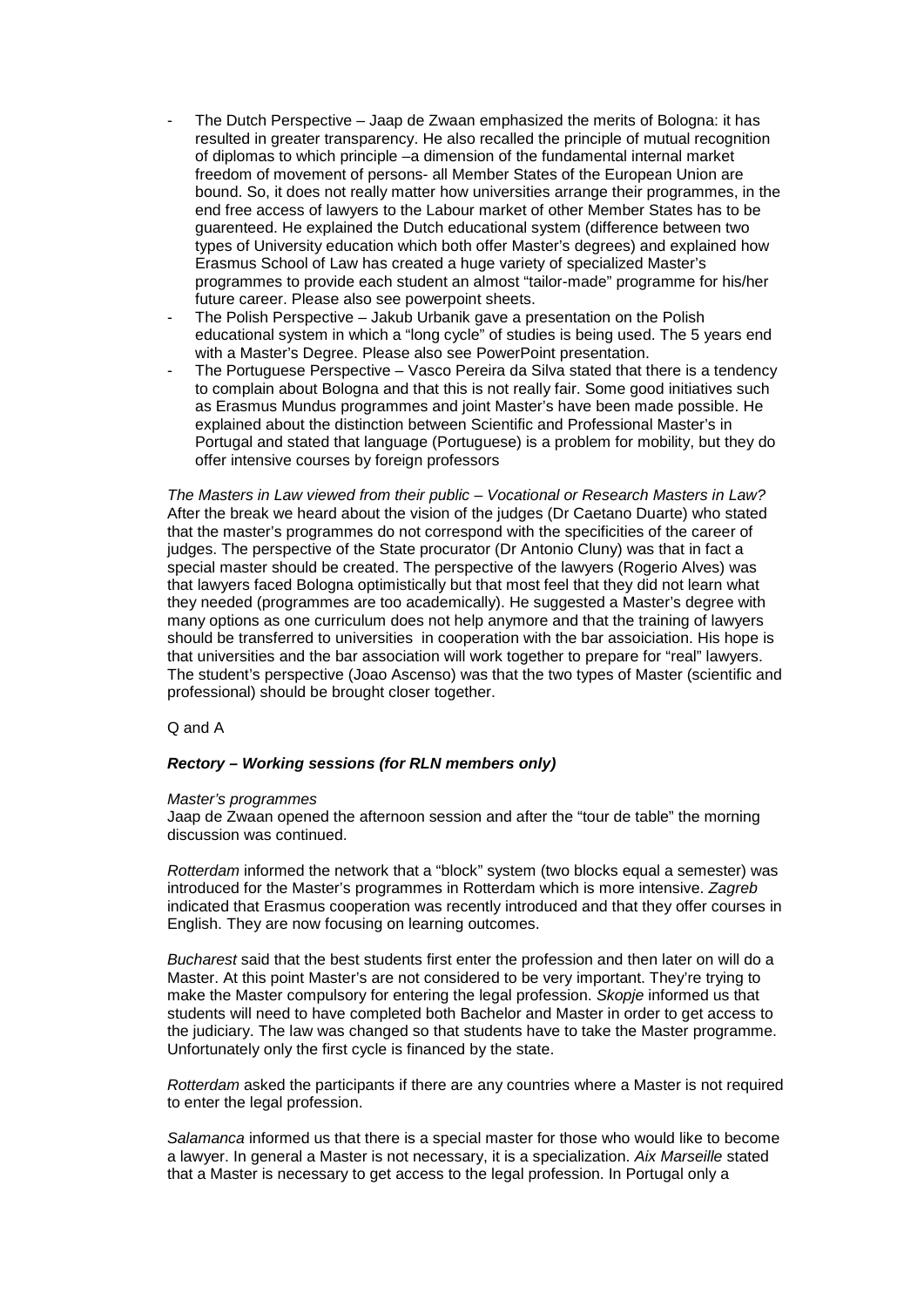Bachelor is necessary. *Aix Marseille* mentioned that a project has started to have the two different types of Masters disappear.

*Paris* wondered how many academics and how many professionals teach in courses (Paris: 100 academics, 200 staff coming from law firms for a professional master degree); professionalization of legal studies. *Rotterdam* answered that this depends on the programme. For their commercial law programme they do have professionals teach in their programme for example. *Bucharest* said that a new law may be introduced so that professionals may teach in Master's programmes. In *Skopje* 30% of classes have to be practical.

*Rotterdam* wondered how many universities have internships included in their curriculum. *Skopje, Tartu, Riga, Paris, Aix Marseille and Warsaw* have included an internship. This is possible because learning outcomes have been set for internships. *Rotterdam* has included a moot court in their 3rd year bachelor. *Riga* stated that they have a law which requires 26 weeks of practice to be included in the master's (2 year) curriculum (in either administrative, criminal or civil law positions). They also have a 1 year Master programme for practitioners who took the "old style" – 4 year programme. *Brno* also mentioned that practice is also included. *Zagreb* mentioned that became 2<sup>nd</sup> in moot competition.

## *Assessment exchanges*

Most exchanges seem to take place outside the network (and outside Europe in general). *Glasgow* mentioned that funds are drying up, but not for Erasmus exchanges and hopes that this will result in more exchanges within Europe (instead of Australia etc). *Milano*  mentioned that students had to return home due to the economic crisis. *Lisbon* and *Milano* both had cooperation with banks for financing study abroad for students. *Aix Marseille* mentioned that they have a dual degree with Ottawa. *Glasgow* mentioned that next year will be the "Year of the outgoing students".

## *Staff mobility*

*Rotterdam* mentioned the idea of organising a special one week programme for (adm) staff mobility. Other universities are doing this as well and it brings many advantages: - it is easier to arrange a 5 day programme (because the programme can be offered by the whole university instead of just the faculty) and for participants it is also nice to meet staff from other countries. *Salamanca* wondered if one week is not too much.

## *Annual Meeting*

*Istanbul* has kindly offered to host next year's (2011) meeting. *Bucharest* has kindly offered to host the 2012 meeting.

## *Enlargement of the network*

Then the University of *Tartu* introduced itself. It has 2 campuses (Tallinn and Tartu) and have a 3+2+4 system. They have 37 European agreements, and offer courses in English. Accommodation is available for EUR 100/month. (More information was mentioned in the leaflet that all participants received).

Then the University of *Riga* introduced itself, one of the oldest universities in Latvia and has a strong position in Latvia. They offer a 3+2+3 system. They have 27 university wide Erasmus agreements and have a very strict student selection. They offer 11 courses taught in English and hope to increase the number of incoming students. They are looking for stronger cooperation with the Riga Graduate School as to offer more courses in English.

After the break all members voted in favor of adding Tartu and Riga to the Rotterdam Law Network, congratulations!

## *Language proficiency*